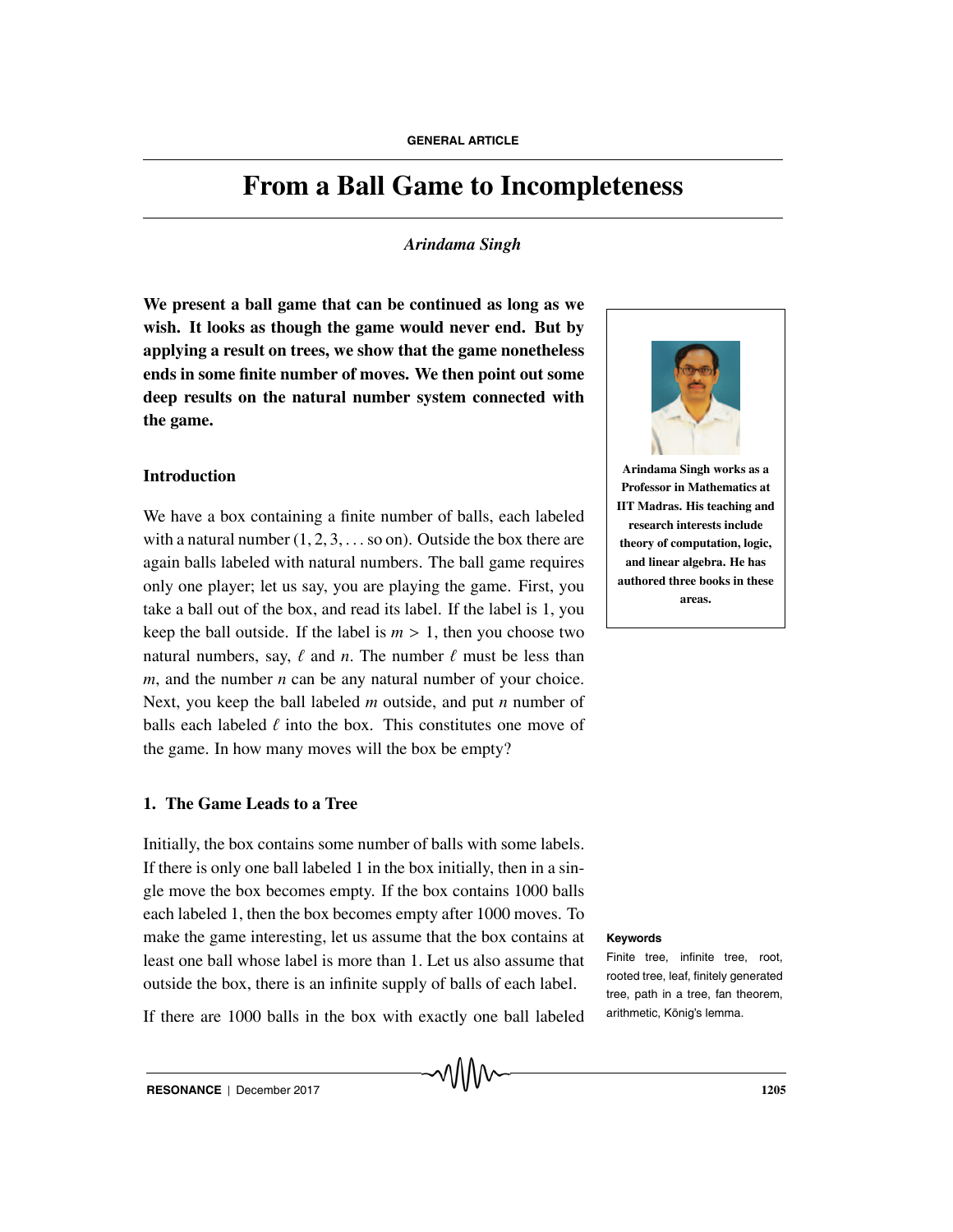If there are  $1000$  balls in the box with exactly one ball labeled 2 and the remaining balls labeled 1, then within the first 1000 moves, you will come across that ball labeled 2.

2 and the remaining balls labeled 1, then within the first  $1000$ moves, you will come across that ball labeled 2. In that instance, you will (have to) choose  $\ell$  as 1, and of course, *n* can be any natural number. If you wish to empty the box sooner than later, then you choose your  $n$  also as 1, and in 1001 moves, the box becomes empty. However, if you want to prolong the game, you may choose your *n* as a larger number, say,  $10^{10}$ . Then, the box becomes empty in  $10^{10} + 1000$  moves. So, you may prolong the game as long as you wish.

The game can become very complicated. Suppose, initially, there are 1000 balls in the box, labeled 1, 10,  $10^2$ , ...,  $10^{1000}$ . At the start, let us say, the ball that is taken out has label  $10^{10}$ . In the first move, you replace that ball with 1000 balls labeled  $10<sup>9</sup>$ . You continue the game. In some move of the game, one of these  $10<sup>9</sup>$ balls will be picked up. Suppose you replace that with 100 balls each labeled  $10<sup>8</sup>$ . Once more, in some later move, one of these  $10<sup>8</sup>$  balls will be picked; at this instant, you may decide to replace that with 500 balls each labeled  $10<sup>7</sup>$ . If you continue the game in this fashion, and look at which balls give rise to which ones and so on, then schematically, we may represent it as follows:

$$
10^{10} \to 10^9 \to 10^8 \to 10^7 \to \cdots \to 10^1 \to 1,
$$

and then the ball labeled 1 is finally removed. Notice that such a path records only one of your 1000 or 100 or  $500 \cdots$  replaced balls, in each level.

For better understanding, let us think of a small game. Suppose initially, there are only two balls in the box, one labeled 2 and the other labeled 3. Instead of 'a ball labeled *m*', let us say *m* for simplicity. While playing, suppose, first you picked up (randomly) 3. You replaced this with two 2s. So, there are now three 2s in the box. Next, you picked up a ball; it is 2. You then replaced it with two 1s. The box now contains two 2s and two 1s. Then you picked up a 1. It is just kept outside. Next, you picked up a 2. It is replaced with two 1s. Now, the box contains one 2 and three 1s. Next, you picked the 2, and it is replaced with two 1s. Now, there are five 1s in the box. In the next five moves, the box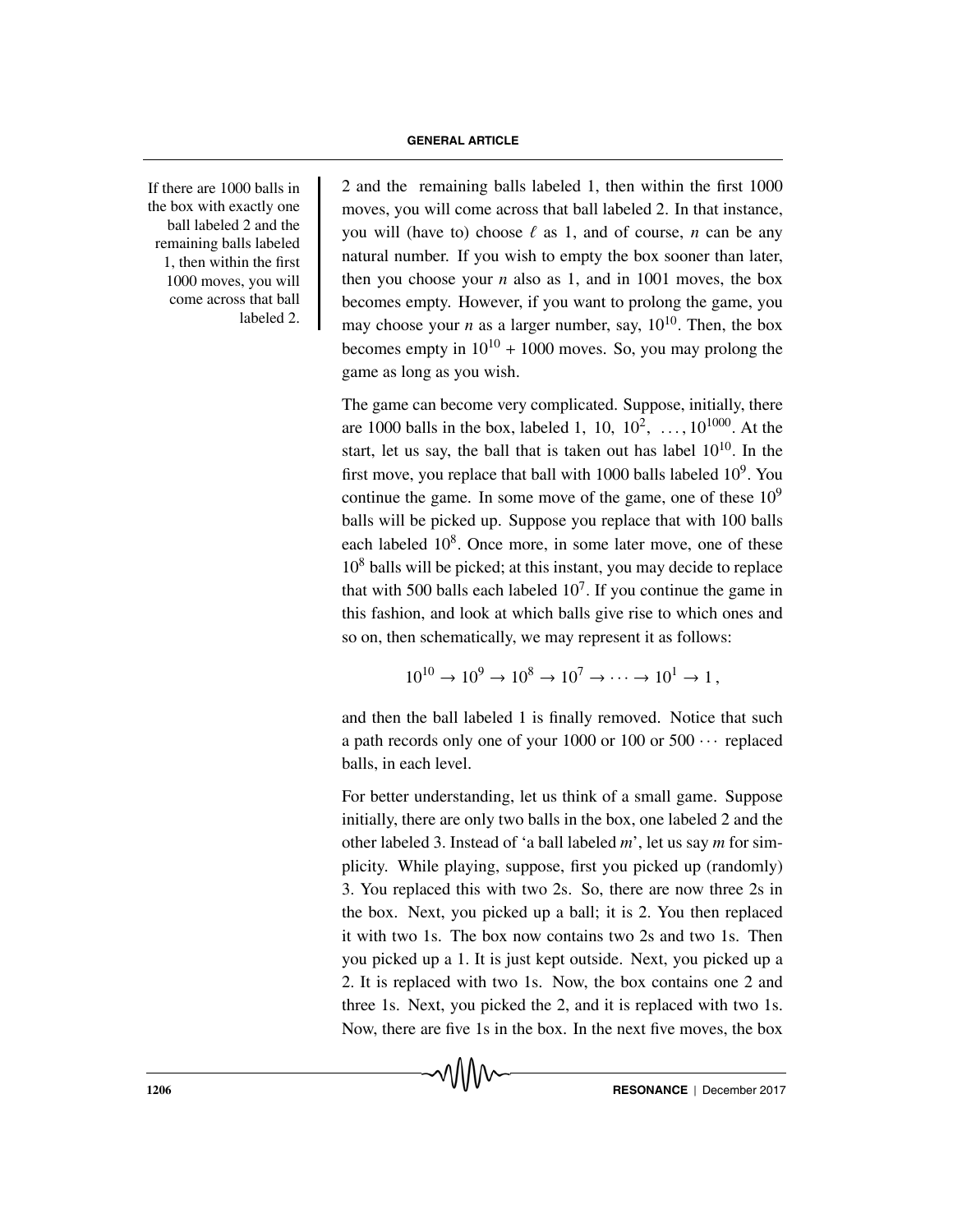becomes empty. Taking a stock of each move, this particular way of playing the game can be seen as follows:

$$
\{2, \underline{3}\} \xrightarrow{1} \{2, 2, \underline{2}\} \xrightarrow{2} \{2, 2, 1, \underline{1}\} \xrightarrow{3} \{2, \underline{2}, 1\}
$$
  
\n
$$
\xrightarrow{4} \{\underline{2}, 1, 1, 1\} \xrightarrow{5} \{1, 1, 1, 1, \underline{1}\} \xrightarrow{6} \{1, 1, 1, \underline{1}\}
$$
  
\n
$$
\xrightarrow{7} \{1, 1, \underline{1}\} \xrightarrow{8} \{1, \underline{1}\} \xrightarrow{9} \{\underline{1}\} \xrightarrow{10} \emptyset.
$$

The underlines show which ball has been replaced, and the superscripts on the arrows show the number of moves taken so far. This particular game gives rise to the following (directed) tree:



The initial box is shown as  $\Box$ , and when a 1 is kept aside, it is indicated by ∅. The numbers on the edges show the number of moves taken so far. The tree has all the details of how the game has been played.

In general, any particular way of playing the game gives rise to such a tree. Further, notice that choosing a particular label at a certain move does not matter; it gives rise to the same tree with possibly different label of the edges. Thus, in order to determine whether such a game ever ends, it is enough to consider such  $\Box$  Choosing a particular trees without edge labeling.

In the sequel, we will be using only directed trees. If there is an edge from a node *x* to a node *y*, then in a diagram, we will show *y* below the node *x*, and say that *y* is a child of *x*. For instance, in the

label at a certain move does not matter; it gives rise to the same tree with possibly different label of the edges.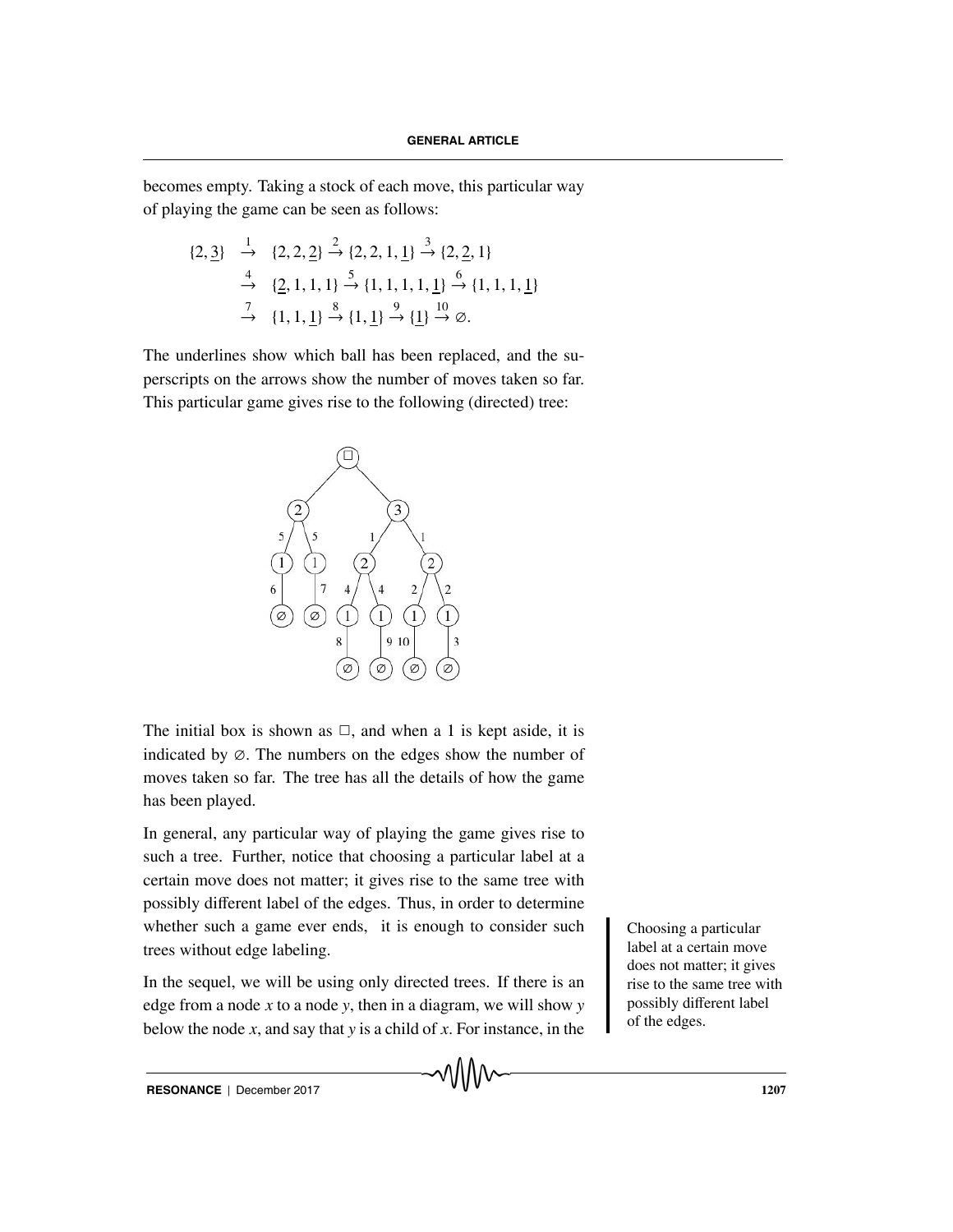In a rooted tree, the sequence of nodes from the root to a leaf, where the  $(i + 1)$ th node is a child of the *j*th node, is called a 'path'.

above tree, the node that contains  $\Box$  has two children comprising 2 and 3. These instances of 2 and 3 are the labels of the balls that the box contains initially. The node containing 2 has two children containing 1 and 1, and the node that contains 3 has two children containing 2 and 2, and so on. Further, we will use the following terminology.

If the number of nodes in a (directed) tree is finite, we call the tree as 'finite', else the tree is called 'infinite'. If a tree has a designated node which is not a child of any other node, then such a node is called a 'root'. A tree with a root is called a 'rooted tree'. A 'leaf' is a node which has no children. A 'finitely generated' tree is a tree in which each node has a finite number of children. In a rooted tree, the sequence of nodes from the root to a leaf, where the  $(j + 1)$ th node is a child of the *j*th node, is called a 'path'.

For instance, in the above tree, the root contains  $\Box$ , and all leafs are the nodes that contain  $\varnothing$ . Since any ball is replaced with a finite number of other balls, in any tree depicting a particular game, each node will have a finite number of children. Thus, all our trees are finitely generated. Further, the leftmost path in the above tree has nodes containing  $\Box$ , 2, 1,  $\emptyset$  in that order. The rightmost path has the nodes containing  $\Box$ , 3, 2, 1,  $\emptyset$ .

# **2. The Ball Game Ends**

Observe that in a move when a ball labeled *m* is picked, we have to choose balls of smaller label; but we have the freedom of choosing the number of such balls. This choice does not affect the height of the tree, but it may either slim down the tree or make it fatter. Again, if the largest label of the balls initially inside the box is  $k$ , then any longest path in a tree will have  $k + 2$  nodes. For instance, in the tree of the last section, the largest label is 3 and the longest path (there are four such) has 5 nodes. Thus, corresponding to each game, the tree is finitely generated, and each path in such a tree is finite; that is, each path has a finite number of nodes. However, such a tree can become arbitrarily fat, though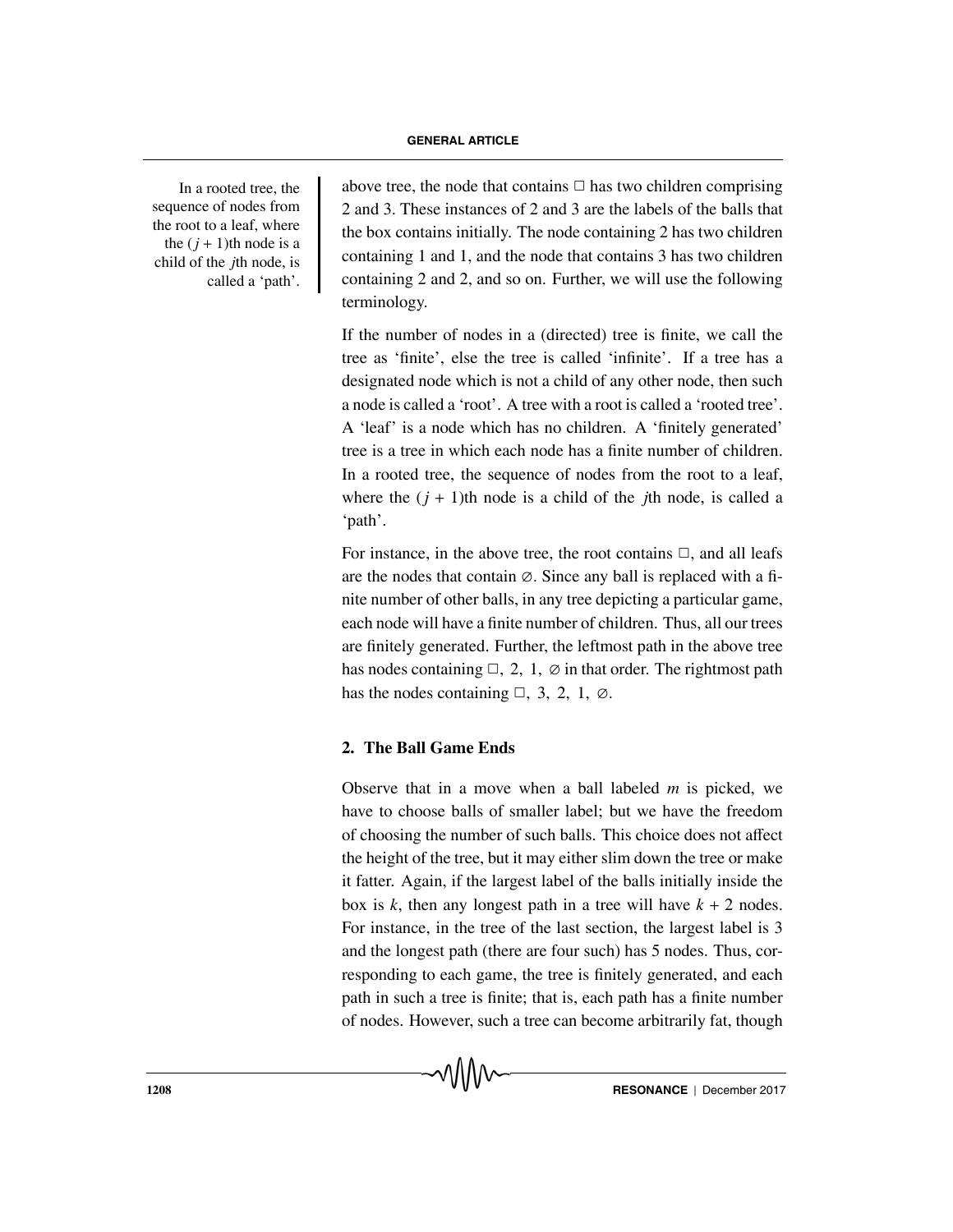finite. You may measure the fatness of a tree by the largest num-<br>If each path in a finitely ber of nodes in a level of the tree. For instance, in the tree of the last section, this number is 6, which happens to be in the third level.

The game will end, provided, the number of nodes in each level is finite. But how do we guarantee that when we very well know that we can choose an arbitrary *n* number of balls of label  $\ell$  < *m* to replace a ball of label *m*? Certainly, this number does not exceed the total number of nodes in such a tree. This raises the question whether the total number of nodes in such a tree is finite irrespective of our choices of *n* at each move. A known result called the 'fan theorem', [1] comes to help. It is stated as follows:

*If each path in a finitely generated rooted tree is finite, then the tree is finite.*

To summarize, take the box as the root, and its children as the balls which are there initially. When we replace a ball with finitely many others, these new balls become the children of the removed ball. Each particular game is thus a finitely generated tree. In such a tree, label the root, *i.e*., the box, with one plus the maximum of labels of all balls the box contains initially. All other nodes (the balls) are already labeled with natural numbers. In this tree, the children have smaller labels than that of their parent nodes. If the root has label *i*, then its children have labels less than *i*, the children of those children have labels less than *i* − 1, and so on. Thus, any path in such a tree is finite. Then, use the fan theorem to conclude that any such tree is finite. Therefore, given a box of balls initially, whatever way the game continues, it will eventually come to an end; the box will be eventually empty. However, there is no bound to the number of moves for ending the game.

# **3. Incompleteness Phenomenon**

From the ball game, we conclude that given any natural number *k*, we can make the game not to end in *k* or in fewer number of moves; yet the game comes to an end. We look at the phrase "the

generated rooted tree is finite, then the tree is finite.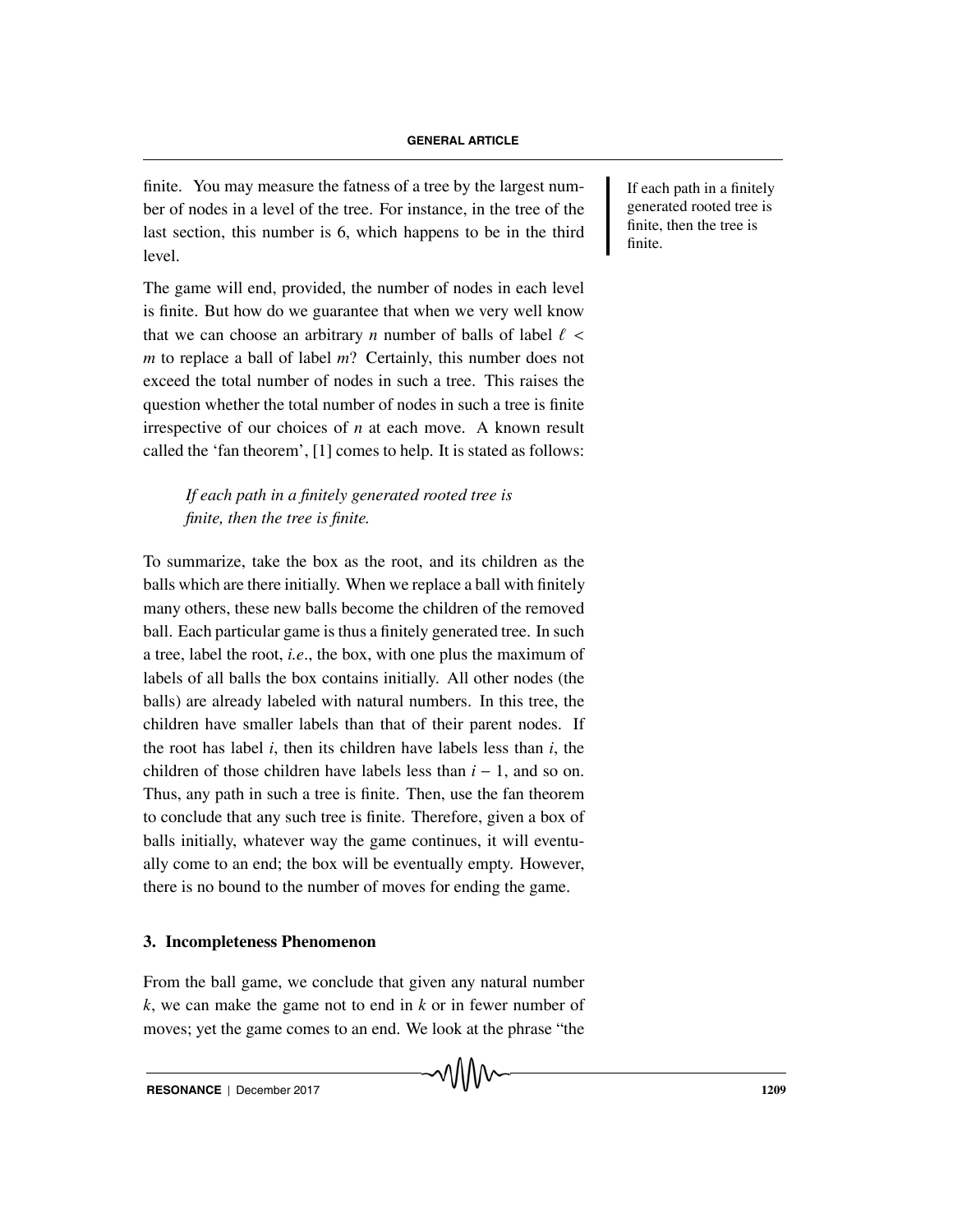ball game definitely ends in *k* or fewer moves" as a property of the natural number  $k$ . Call this property as  $P(k)$ . Then, "the ball game eventually ends" is translated as ∃*kP*(*k*). Thus, we obtain the following:

None of  $P(1)$ ,  $P(2)$ ,  $P(3)$ , ... is true but  $\exists k P(k)$  is true.

This is paradoxical. Let us look back. We have proved (in a sense) that for no  $k$ ,  $P(k)$  can be shown to be true. We have also proved that ∃*kP*(*k*) can be shown to be true. Thus, we have proved the following:

Neither of 
$$
P(1)
$$
,  $P(2)$ ,  $P(3)$ , ..., is provable, but  
 $\exists kP(k)$  is provable. (1)

If this is still counter-intuitive, we play around with it a little bit. Write  $Q(k)$  for "the game does not end in  $k$  or fewer moves". Since we can always prolong the game for more than any given *k* moves, we see that  $Q(k)$  is provable for any k. But we have also proved that the game eventually ends. That means, the sentence ∀*kQ*(*k*) is not provable. This amounts to the following:

Each one of 
$$
Q(1)
$$
,  $Q(2)$ ,  $Q(3)$ , ... is provable, but  
\n $\forall kQ(k)$  is not provable. (2)

Observe that this involves no paradox. The reason is proofs are finite in length. Thus, we may have a proof of  $Q(1)$ , a proof of *Q*(2), and so on. But we do not know how to combine these infinite number of proofs to create a proof for ∀*kQ*(*k*).

In such a case, when we have proofs for each  $Q(k)$ , necessarily each such  $Q(k)$  is true. And from this, we conclude that  $\forall k Q(k)$ must also be true. But we cannot prove it. On the other hand, we cannot prove its negation since it is true. It so happens that such a sentence ∀*kQ*(*k*) can be formalized in the first order axiomatic theory of natural numbers, called the 'arithmetic', where the notion of proof is completely formalized. Then it would lead to the following: